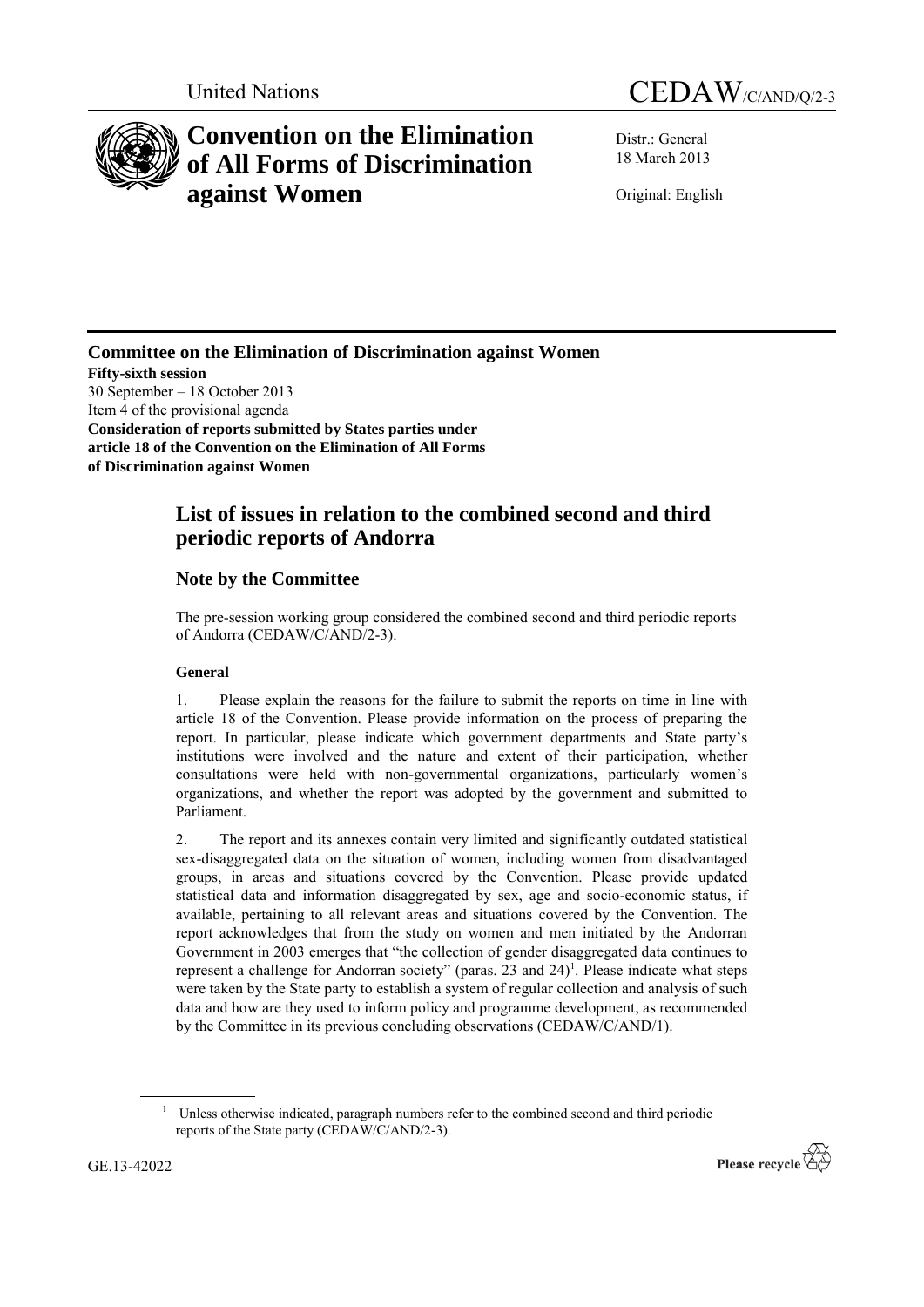### **Constitutional, legislative and institutional framework**

3. The State party's report indicates in paragraphs 1, 37 and 104 that article 6 of the Constitution of Andorra prohibits discrimination on the grounds of sex. Please provide information on specific legislation that further develops article 6 of the Constitution and specific sanctions in cases of discrimination against women.

4. Considering the information in paragraph 44 of the report about the *"recurs d' empara"* before the Constitutional Court, please provide information about case law in which the Convention has been directly applied or invoked in proceedings before the Constitutional Court as well as in other tribunals. Please indicate the specific legal measures to ensure women's access to justice, including by providing free legal aid and accessible information on available legal procedures. Please provide information on the number of cases alleging discrimination against women brought before courts and other competent authorities, the grounds invoked, and outcomes of these cases.

5. Please provide information on steps taken to raise awareness of women on their rights under the Convention and to encourage them to seek redress when their rights to nondiscrimination and equality are violated. Please indicate whether the Convention, the Committee's general recommendations and related domestic legislation form an integral part of legal education and of training of the legal profession and law enforcement officials.

# **National machinery for advancement of women**

6. Please provide information on the steps undertaken by the State party to establish a comprehensive institutional framework to fulfil its obligations under the Convention. In particular, please clarify which government department is currently mandated to pursue implementation of the State party's obligation to eliminate all forms of discrimination against women and achieve substantive equality of women with men. Please indicate what are the functions and responsibilities, lines of coordination and cooperation at central level and with local level authorities, financial, technical and human resources of the government central body for equality of women with men.

7. Please provide more detailed information on the content of the Action Plan to Promote Equality of Opportunity for Women and Men (para. 33) as well as the measures taken by the State party to achieve action plan's objectives and the level of partnerships with other entities as well as with women's organizations in its implementation. Please indicate mechanisms set up to monitor and evaluate implementation of the action plan. Please also indicate whether any new action plans aiming at equality of women and men were adopted or are envisaged.

# **Temporary special measures**

8. Please explain the lack of temporary special measures aiming to ensure substantive equality of women with men (para. 104) in the State party. In particular, please indicate any obstacles to implement such measures and whether the State party envisages adopting specific temporary special measures, as recommended by the Committee in its previous concluding observations (CEDAW/C/AND/1, para. 50) in particular in areas where women are underrepresented or disadvantaged.

# **Stereotypes and harmful practices**

9. In paragraphs 27 to 35, the report refers to awareness-raising campaigns to combat gender-based stereotypes and pervasive patriarchal attitudes in the family, the workplace and society. Please indicate the results of those campaigns and to what extent they involved the participation of media, educational and other relevant professionals. Please provide further information about programmes targeted directly to girls and boys, as well as on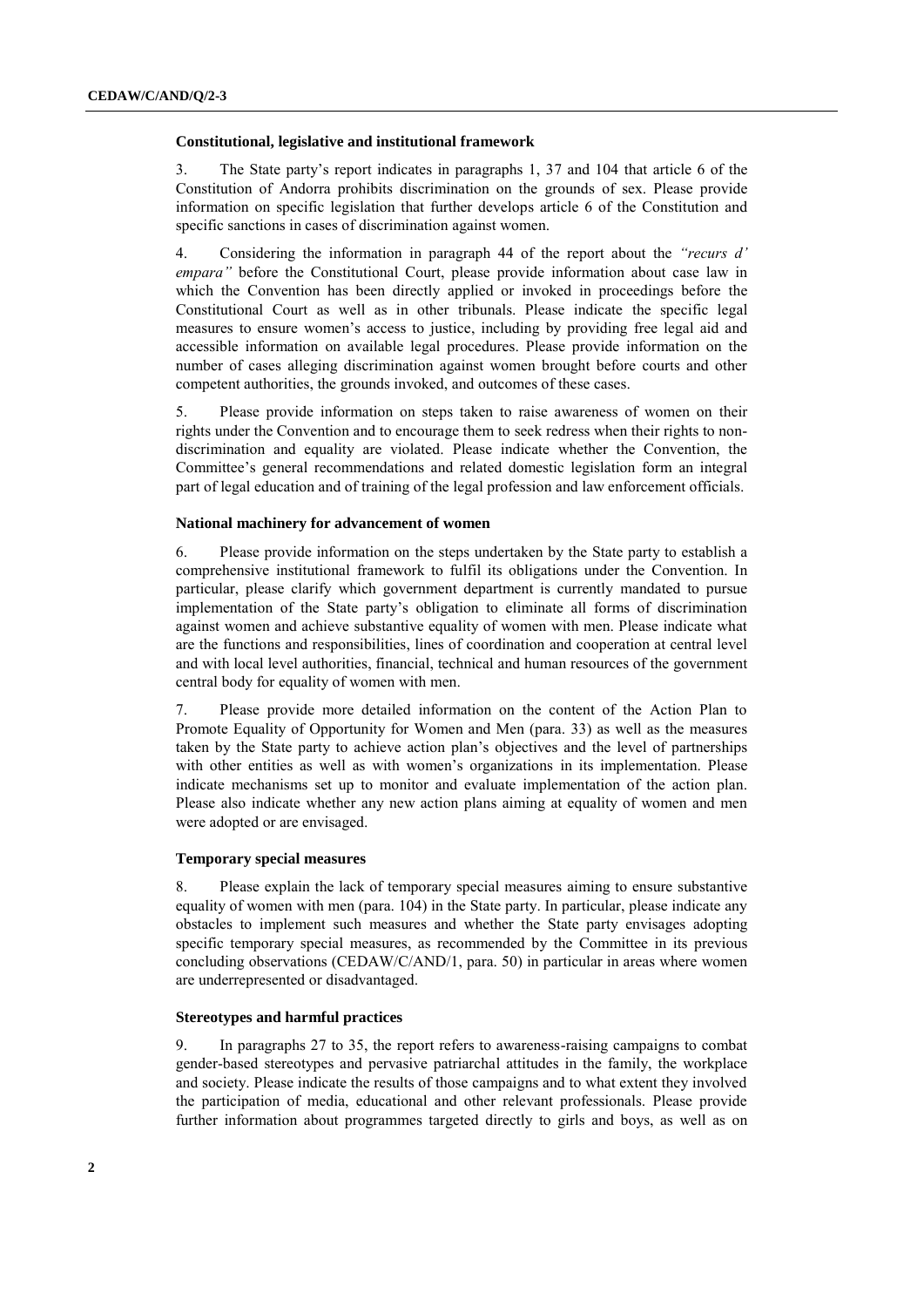campaigns targeting discrimination against women from disadvantaged groups, such as women with disabilities, migrant and older women.

# **Violence against women**

10. Domestic violence constitutes a criminal offense under the Criminal Code (para. 66). Please provide updated information on the number of investigations and convictions in cases of domestic violence against women over the past four years. Please provide more detailed and updated information on the implementation and concrete results of the plan of action to combat domestic violence referred to in paragraphs 108 and 111 of the report. Please also indicate whether the domestic violence observatory (para. 130) was established and computerized data collection programme (para. 129) created. Please provide updated data on the prevalence and trends in all forms of gender-based violence against women, including psychological, sexual and economic violence. Please describe the measures aimed at preventing violence against women, including but not limited to information on awareness- raising campaigns and measures to protect women victims of violence, such as issuing of restraining orders. Please provide the number of women murdered by their husbands, partners or ex-partners in the last four years.

11. Please provide updated information on the mechanisms in place to ensure adequate assistance to women victims of violence, including counselling, legal assistance, social welfare benefits as well as temporary accommodation facilities for women victims of violence and their children. Please provide further information about the strategic goals and responsibilities of the specialized team within the Police (para. 101) and the results of their activities.

# **Trafficking and exploitation of prostitution**

12. The report states in paragraph 131 that the Qualified Act No. 9/2005 on the Criminal Code does not specifically refer to trafficking in women nor does it include a general offence of trafficking in human beings. Please provide data and information on women victims of trafficking for purposes of sexual and labour exploitation and exploitation of prostitution and on persons, if any, prosecuted and sentenced for committing crimes related to trafficking and exploitation of prostitution of women. Please indicate the efforts that are being made to encourage reporting by women and to ensure adequate protection, assistance and support to victims. Please also indicate whether the State party envisages amending its Criminal Code and adopt other measures to harmonise its legislation and policies with the Council of Europe Convention on Action against Trafficking in Human Beings, to which Andorra is a party.

# **Participation in public and political life**

13. Considering the low representation of women in municipality councils, judicial bodies and in security and public order sector (paras. 137 to 147, 152, 154 and 155), please provide information on any measures taken or envisaged to increase women's representation in local legislative bodies, in the judiciary and public order sector, including at high level positions.

# **Education**

14. The report lacks detailed information on the gender composition of the teaching staff at the higher levels of the education system and of women and men at leadership positions of education institutions. Please provide these data. Please indicate any efforts made to integrate a gender perspective in teachers' initial training, retraining and in-service training programmes. Considering the low enrolment of women in science and mathematics (para. 210), please provide information on specific measures aimed at increasing the enrolment of women in traditionally male dominated fields of studies.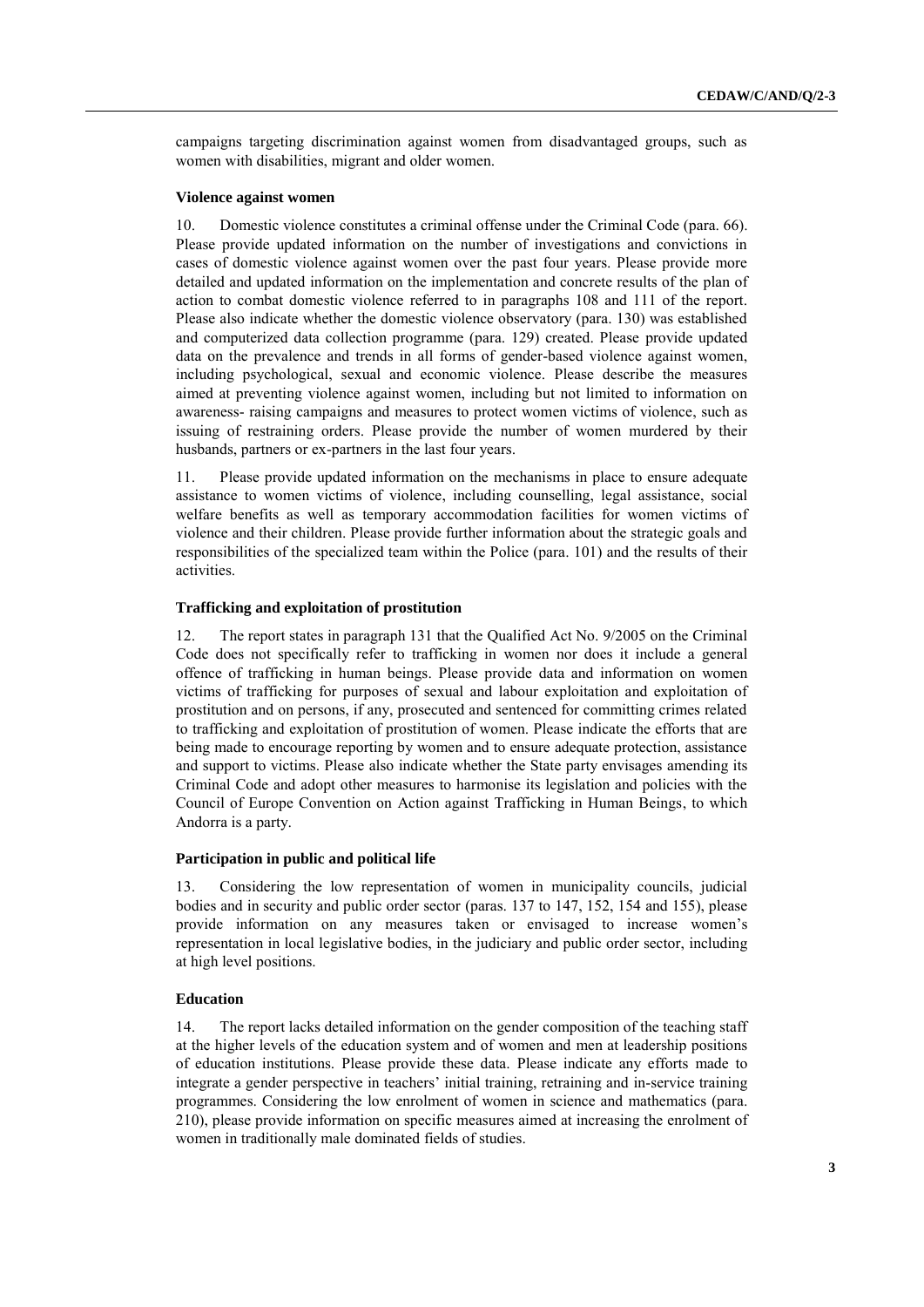15. According to paragraphs 211 and 212 of the report, the State party designed a programme to promote integrated education for girls with disabilities. Please provide updated data on girls and women with disabilities who have been beneficiaries of integrated education and indicate steps taken by the State party towards ensuring that principles of inclusive education, in line with the human rights perspective, are applied in its education programmes.

# **Employment**

16. Please provide updated information on the gender pay gap in the State party (para. 230) and any measures taken to incorporate in the State party's legislation the principle of equal pay for work of equal value and to address the wide gender pay gap. Please indicate whether the State party has adopted measures to monitor salaries in the private sector. Please provide information on any measures taken by the State party to address occupational segregation (para. 232) in the public and private sectors and to promote women's access to decision-making positions. Further to the information in the State party's report (para. 50) on the Employment Contracts Act No. 8/2003, prohibiting any form of discrimination by the employer, please provide examples of cases where sanctions were imposed on employers for violation of women's rights to non-discrimination. Please also elaborate on the capacity of the network of childcare centres mentioned in paragraph 241, as well as the accessibility and affordability of the centres to women, in particular single mothers.

#### **Health**

17. Please provide information on measures adopted in the context of the Public Health Act to ensure girls and women's access to sexual and reproductive health-care information and services, including through accessible information to women with disabilities. The report indicates that the penalties in the case of abortion were reduced (para. 65). Please provide more information on this revision of penalties and indicate whether the State party has taken any steps towards decriminalizing abortion, at least in cases of rape and to preserve the health of the mother. Please provide information on the number of death and health-related complications due to illegal and unsafe abortion.

#### **Migrant women**

18. The report makes no mention of the situation of migrant women. Please provide information on the situation of migrant women, in particular those working in the tourist industry and as domestic workers and indicate legal provisions and measures in place to protect migrant women at risk of sexual exploitation, as well as to protect migrant women against forced labour and to ensure their access to labour rights and social security.

#### **Women with disabilities**

19. In light of the Rights of Disabled Persons Act *"Llei de Garantia dels drets deles persones amb discapacitat"* adopted by the parliament on 17 October 2002 (paras. 63, 76 and 78), please provide updated information on the number of women with disabilities who have benefited from the income support allowance as well as on their access to health care, education, housing and employment, and on the main barriers which prevent women with disabilities from enjoying these rights.

# **Marriage and family relations**

20. The report states that the legislation sets the minimum age for marriage at 16 (para. 271) and that the overall number of marriages has increased by 196 per cent between 1997 and 2006 (para. 272). Please indicate whether the State party intends to set the minimum legal age for marriage at 18 in order to comply with the Convention. The report also